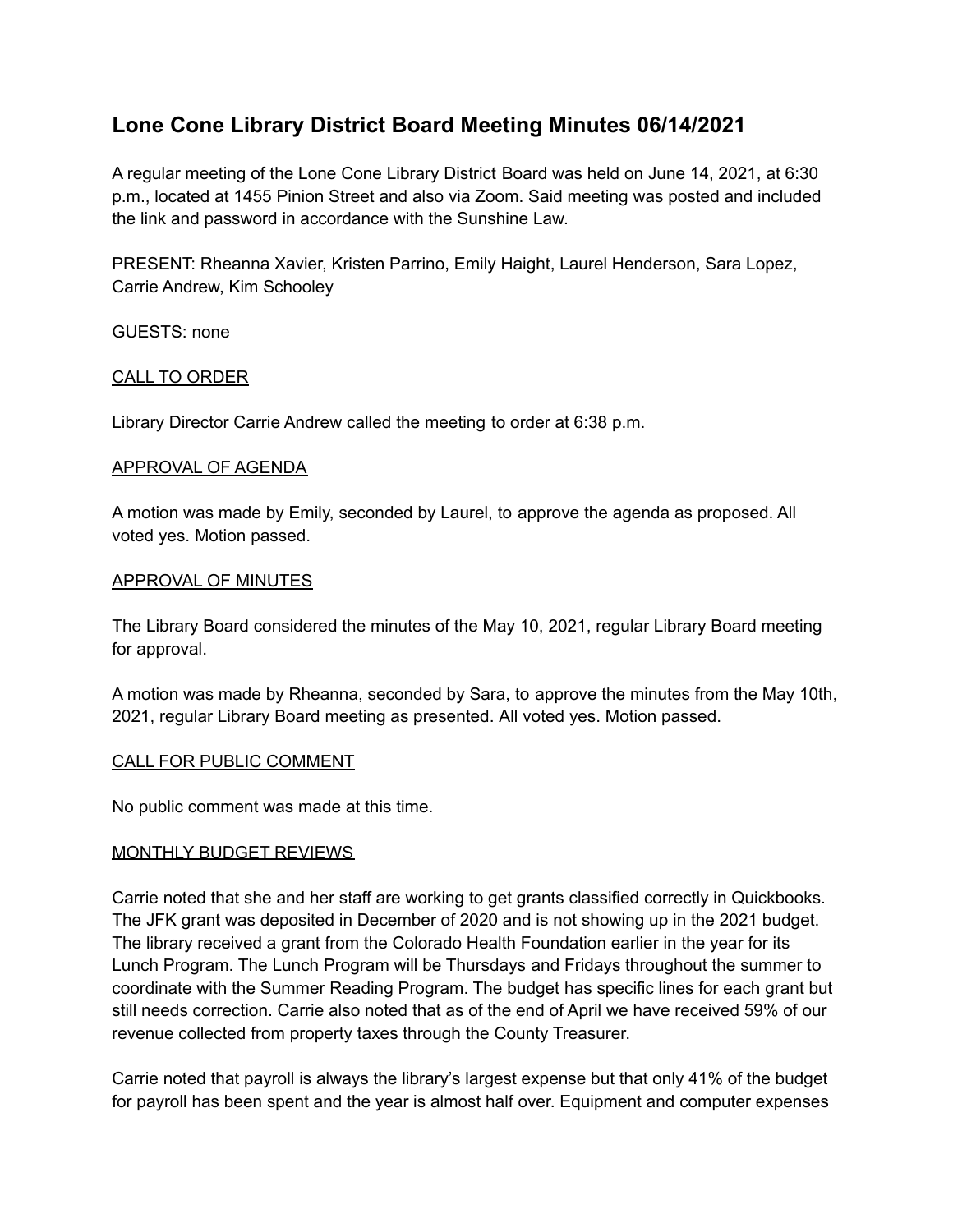Library District Board Meeting June 14, 2021 Page 2 of 3

are over budget at 122%, however some of the grants received cover the expense of the equipment and computers. Two new laptops were purchased recently, one for the new VISTA that will be starting July 6th and one for Beverly, which are not shown on the May 2021 budget.

We have a VISTA starting July 6th and the cost will be shared with the Norwood Dark Sky Program. Housing has been secured with rent being \$1000-\$1200 per month. The Norwood Dark Sky Program will pay \$150 per month towards rent. The library is hoping to find a roommate (preferably another VISTA) to offset the rental expense. The library does not pay the rental funds directly to the VISTA(s) rather directly to the homeowner.

# MONTHLY REPORTS Q&A

In regards to program attendance, the numbers are continuing to increase. The library hosted another vaccination clinic in May as well as library sponsored programs. The asterisk (\*) next to the numbers for Wifi usage denotes an estimate. The routers that count usage had an update and the library has been unable to reach tech support as they are located in Europe and the time difference makes it difficult to be in contact. Carrie is looking at grants to upgrade our router equipment, although the library is under contract with the current service provider for approximately one more year.

## DIRECTOR'S REPORT

Carrie shared that the library received seven totes of missing items from the courier last Friday. It was estimated that the library had \$3200 worth of items lost through the courier earlier this year.

After waiving the fines for late DVD returns the library lost about \$1000 in revenue but having the patrons return was more important.

The room rental fee waiver form is almost ready and Carrie is revisiting the list of organizations that fees can be waived for without going to the board for approval.

In light of the drought conditions in our area, Carrie is applying for the library to be a backup Red Cross Shelter should the need arise. Norwood Schools would remain the primary shelter location.

The library hired a third Teen Helper who starts Thursday, June 17th. She will help with bi-lingual translation during Story Time.

Carrie received, just today, a survey from Chris Andreason and his team to complete with regards to the library's outdoor site design. This is a community survey and some questions are similar to the post occupancy survey that was just pushed out to the community so the outdoor site design survey may need to be updated.